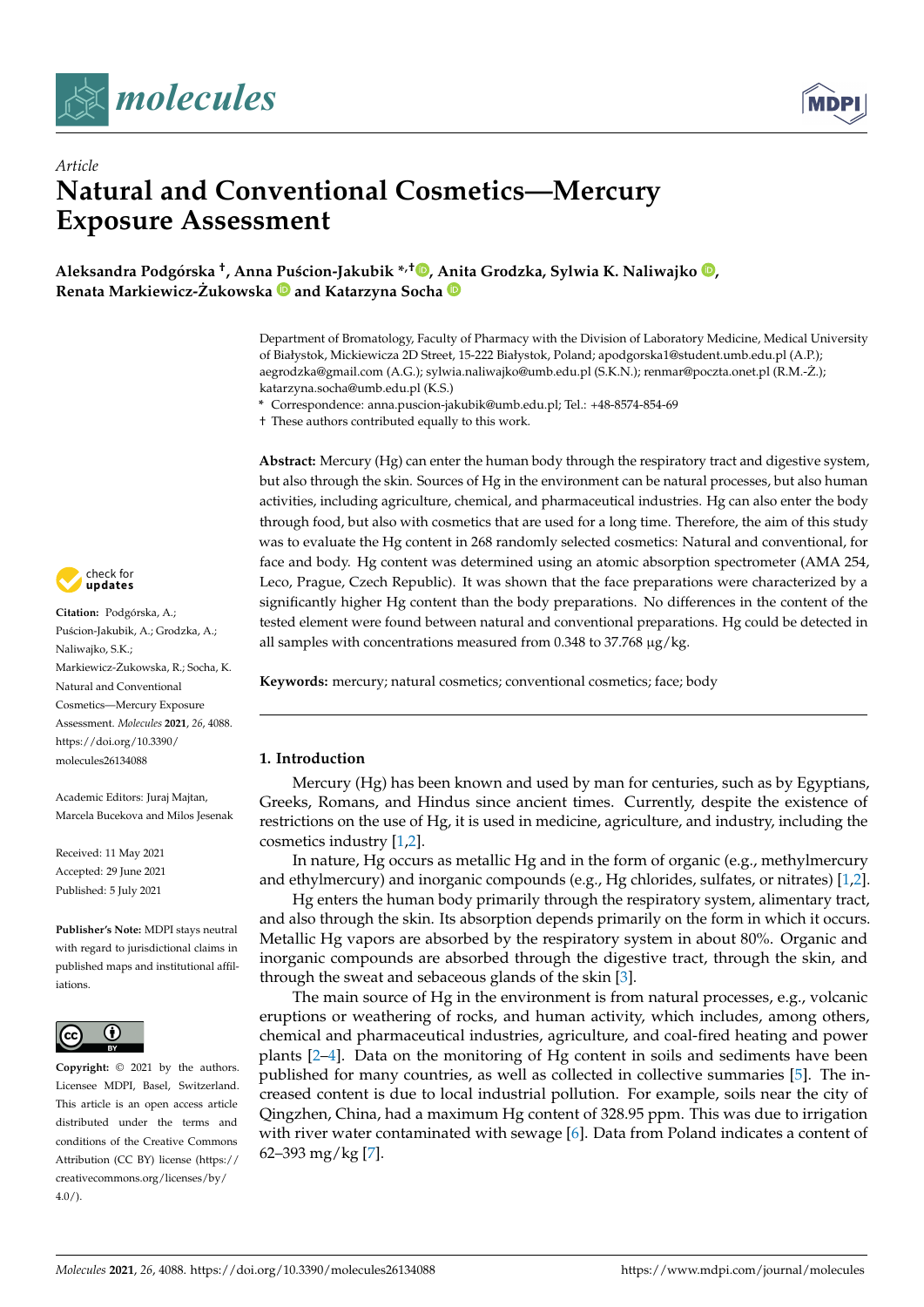Important sources of exposure are also: a diet rich in marine and freshwater fish [\[8\]](#page-8-7), amalgam fillings used in dentistry-especially dangerous in some subpopulations [\[9\]](#page-8-8), and cosmetic products [\[10\]](#page-8-9).

The permissible Hg contamination depends on the national regulations. Hg in cosmetic products can be an impurity but can also be intentionally added as preservatives: organic Hg compounds such as Thiomersal and phenylmercury salts (along with borate). The Hg contamination of cosmetics occurs during their production or as the result of improper cleaning of the raw materials used. The presence of Hg in cosmetic products, with two exceptions, Volpar and Thiomersal, is not permitted by law. Its trace amount in products can occur as contamination. Thiomersal and phenylmercuric salts may only be added to eye products at a maximum concentration of 0.007%, expressed as Hg. Cosmetics containing both of these compounds must be labeled with 'contains thiomersal' or 'contains phenylmercury compounds' [\[11–](#page-8-10)[13\]](#page-8-11). According to US legislation, Hg must not be present in preparations, except in eye products—this element must not exceed 65 parts per million (ppm) in the finished product. It can only be used when no other effective and safe preservative is available. Moreover, Hg is not allowed in any other cosmetic product except in trace amounts below 1 ppm, and only when its presence is unavoidable in accordance with good manufacturing practice (GMP) [\[14\]](#page-8-12).

For example, in one publication regarding creams from Jamaica, the maximum content was 17,547 mg/kg [\[15\]](#page-8-13), while in China, Japan, Sri Lanka, Taiwan, Thailand, and the United States, 6% of samples contained Hg above 1000 mg/kg [\[16\]](#page-8-14). The highest value characterized cream lightening and lifting purchased in-store in Thailand (45,622  $\pm$  322 mg/kg) [\[16\]](#page-8-14). Literature data indicate a high Hg content in cosmetics used to lighten the skin—Hg salts inhibit the formation of melanin, resulting in a lighter skin tone—sample result obtained in publications was 25.7 mg/kg [\[17\]](#page-8-15). A study published by Chen et al. (2020) showed that  $HgCl<sub>2</sub>$  has the ability to directly inhibit tyrosinase, which explains the mechanism of action and toxicity of Hg [\[18\]](#page-8-16).

In addition, the United States Environmental Protection Agency (US EPA) has published a guide to avoiding exposure to Hg from various sources, including creams, which may contain, for example, the term "anti-aging" or "skin lightening" [\[19\]](#page-8-17).

RAPEX data is also very important. They are the result of non-food surveillance in the EU, where products with very high Hg content have been identified. Laboratories in national authorities carry out routine surveillance of over several hundred products that are on the EU market. Only the most dangerous products detected by random samples are reported under RAPEX, these results reflect exposure, but the scale of the problem appears to be much larger. For example, on 16 March 2021, a report was published on the lightening cream for the face, which contained Hg in an amount of  $15,590$  mg/kg [\[20\]](#page-8-18). The results published by Klaschka (2017) are also very disturbing. The author concluded that over 10 years, data on 724 cosmetic products were placed in the RAPEX system. The maximum recorded Hg content was as much as  $42 g/kg (42,000 mg/kg)$  [\[21\]](#page-8-19). This result shows that controls by authorities in EU countries are very important.

The symptoms of Hg poisoning may appear in several organ systems and organs, including the skin. They include redness, rash, facial swelling, and excessive sweating. The changes also affect the hair, which becomes dry, brittle, thin, and dull, and its growth stops [\[22,](#page-8-20)[23\]](#page-8-21).

According to the European packaging directive, the sum of lead, cadmium, Hg, and chromium (VI) together may not exceed 100 mg/kg in packaging material [\[24\]](#page-8-22).

The Hg content can be determined using various methods—they differ in the detection limit: atomic absorption apectrometry (limit of detection: 0.1 ng), atomic emission spectrometry (0.005 ng), mass spectrometry (0.005 ng), colorimetry (100 ng), neutron activation analysis (0.01 ng), X-ray fluorescence spectrometry (25 ng), and electron-capture detection spectrometry (0.5 ng) [\[25–](#page-8-23)[30\]](#page-9-0).

Despite the fact that companies conduct many campaigns regarding the safe use of cosmetics and comply with the requirements of GMP, Hg and its compounds still appear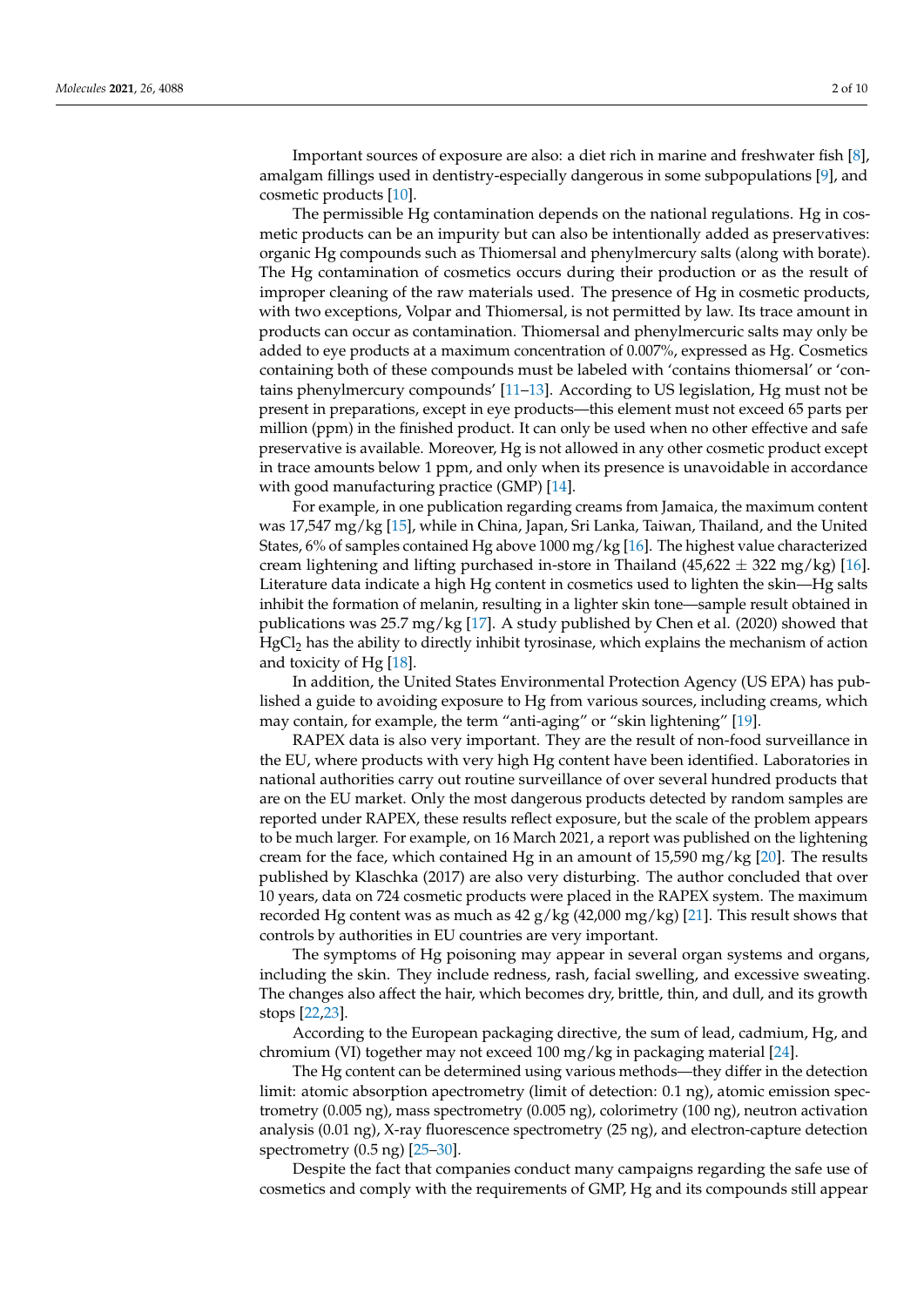in cosmetic products, including those of the highest quality [\[31\]](#page-9-1). Therefore, the aim of this study was to assess the Hg content in random cosmetics both from natural and conventional origins. To the best of our knowledge, this is the first such comprehensive safety assessment of cosmetics used for face and body care.

#### **2. Results**

*Hg Content in the Tested Cosmetics*

Table [1](#page-2-0) shows data on the median content of Hg in the tested cosmetics, taking into account the area of application and form. It was shown that the highest median Hg content was found in eye creams (3.850), quartile 1 (Q1): 0.383, quartile 3 (Q3): 14.271  $\mu$ g/kg, serums (2.168, Q1: 0.359, Q3: 5.170 µg/kg), and gels (2.005, Q1: 0.170, Q3: 7.964 µg/kg).

| Hg Concentration (µg/kg) |                  |                   |                  |       |                 |
|--------------------------|------------------|-------------------|------------------|-------|-----------------|
| <b>Type of Cosmetics</b> | $\boldsymbol{n}$ | Mean $+$ SD       | Min-Max          | Med.  | $Q1-Q3$         |
| <b>Body Cosmetics</b>    |                  |                   |                  |       |                 |
| Body butter              | 16               | $0.848 + 0.644$   | $0.050 - 2.127$  | 0.707 | $0.446 - 1.164$ |
| Body lotion              | 34               | $0.683 \pm 0.419$ | $0.129 - 1.716$  | 0.612 | $0.314 - 0.854$ |
| Body milk                | 22               | $0.521 \pm 0.404$ | 0.038-1.769      | 0.428 | $0.245 - 0.834$ |
| Oil                      | 25               | $0.903 \pm 0.487$ | $0.204 - 1.974$  | 0.777 | $0.536 - 1.208$ |
| Peeling                  | 22               | $0.537 \pm 0.204$ | $0.218 - 0.942$  | 0.540 | $0.355 - 0.692$ |
| Serum                    | 15               | $0.538 \pm 0.260$ | $0.207 - 1.229$  | 0.486 | $0.360 - 0.733$ |
| <b>Face Cosmetics</b>    |                  |                   |                  |       |                 |
| Cream                    | 46               | $2.759 \pm 2.914$ | $0.082 - 12.151$ | 1.640 | $0.214 - 4.860$ |
| Eye cream                | 11               | $8.680 \pm 9.958$ | $0.202 - 28.561$ | 3.850 | 0.383-14.271    |
| Foam                     | 4                | $0.428 \pm 0.392$ | $0.010 - 0.789$  | 0.456 | $0.094 - 0.761$ |
| Gel                      | 10               | $4.384 \pm 5.504$ | $0.021 - 14.260$ | 2.005 | $0.170 - 7.964$ |
| Hydrolate                | 3                | $0.545 \pm 0.081$ | $0.482 - 0.636$  | 0.518 | $0.482 - 0.636$ |
| Mask                     | 17               | $1.114 + 1.601$   | $0.053 - 6.624$  | 0.525 | $0.177 - 1.439$ |
| Micellar liquid          | 9                | $0.857 \pm 0.800$ | $0.003 - 2.334$  | 0.559 | $0.294 - 1.111$ |
| Serum                    | 16               | $5.055 \pm 9.235$ | 0.110-37.768     | 2.168 | 0.359-5.170     |
| SPF cream                | 13               | $1.708 \pm 2.351$ | $0.010 - 8.330$  | 0.970 | $0.229 - 2.309$ |
| Tonic                    | 5                | $1.224 \pm 1.609$ | $0.036 - 3.813$  | 0.348 | $0.145 - 1.636$ |
| Total                    | 268              | $1.852 \pm 3.905$ | 0.003-37.768     | 0.644 | $0.315 - 1.180$ |

<span id="page-2-0"></span>**Table 1.** Hg concentration in the tested cosmetics.

Max: maximum; Med.: median; Min: minimum; *n*: number of samples; Q1: quartile 1; Q3: quartile 3; SD: standard deviation.

It was shown that the face care products (median:  $1.079 \mu g/kg$ , Q1:  $0.229 \mu g/kg$ , Q3:  $3.850 \,\mu$ g/kg) were characterized by a significantly higher Hg content compared to the body care products (median: 0.591 µg/kg, Q1: 0.355 µg/kg, Q3: 0.479 µg/kg) (Figure [1\)](#page-3-0).

Hg content in natural cosmetics  $(0.672 \mu g/kg, Q1: 0.357 \mu g/kg, Q3: 1.150 \mu g/kg)$  and conventional cosmetics (0.608  $\mu$ g/kg, Q1: 0.306  $\mu$ g/kg, Q3: 1.688  $\mu$ g/kg) did not differ statistically (Figure [2\)](#page-3-1).

Institutions such as the Food and Drug Administration in the United States of Amer-ica [\[14\]](#page-8-12) allow the maximum Hg content in cosmetics to be 1 ppm (i.e., 1000  $\mu$ g/kg) and only if its presence is unavoidable under GMP. Moreover, Hg compounds are only approved as preservatives in eye care products when there is no better and safer preservative. The concentration must not exceed 65 mg/kg in the finished product. This indicates that the toxic element Hg was detected in all tested cosmetic preparations, i.e., the cosmetics available for sale were in accordance with European or American law.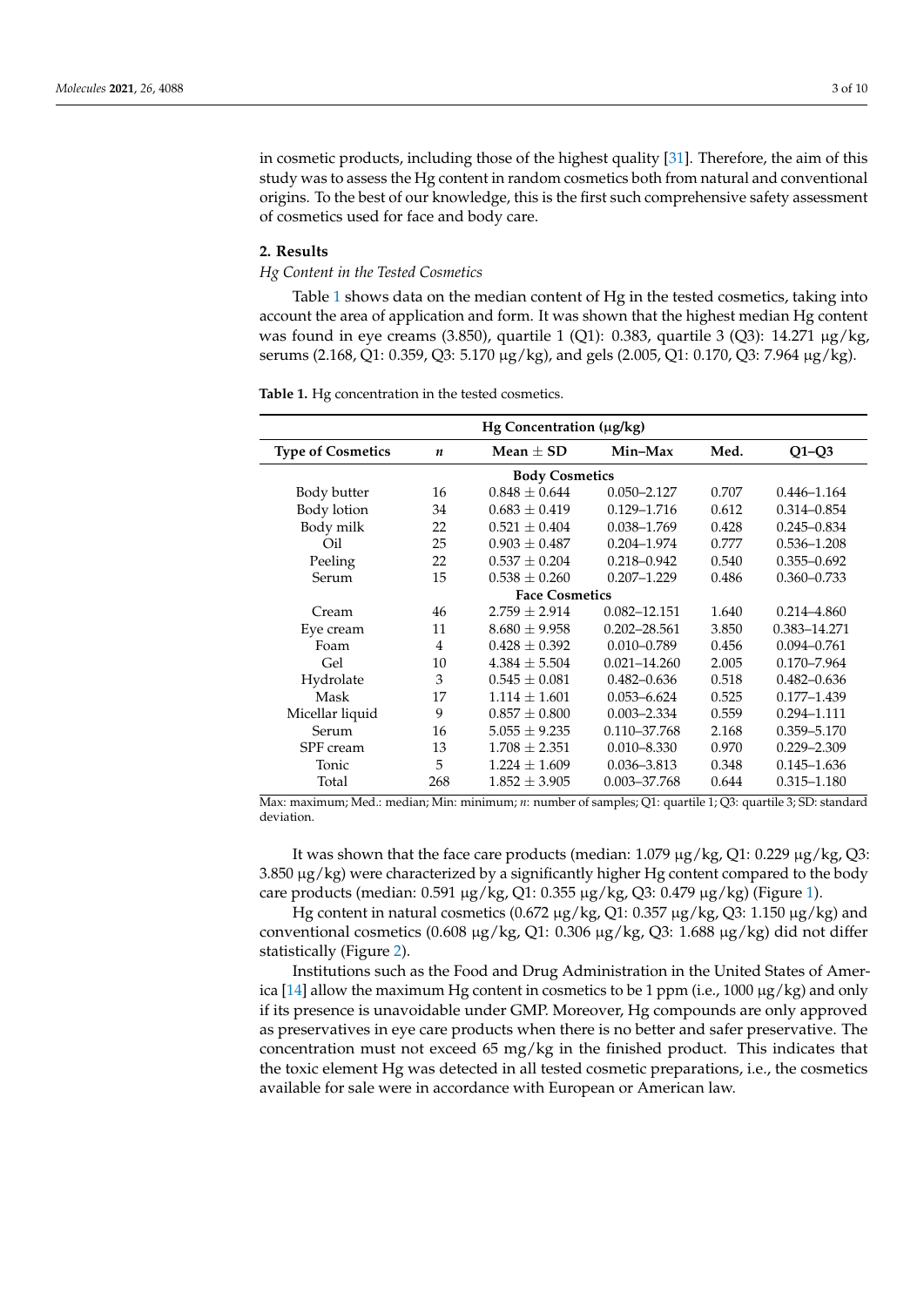<span id="page-3-0"></span>

Figure 1. Hg concentration in body ( $n = 134$ ) and face ( $n = 134$ ) cosmetics. \*  $p < 0.05$ .

<span id="page-3-1"></span>

 $\mathcal{L}$  and that the countries of a cosmetic has a significant impact impact impact impact impact impact impact impact impact impact impact impact impact impact impact impact impact impact impact impact impact impact imp **Figure 2.** Concentration of Hg in conventional ( $n = 181$ ) and natural ( $n = 87$ ) cosmetics.

In addition, we found that the country of origin of a cosmetic has a significant impact on Hg content (Figur[e 3](#page-4-0)). on Hg content (Figure 3).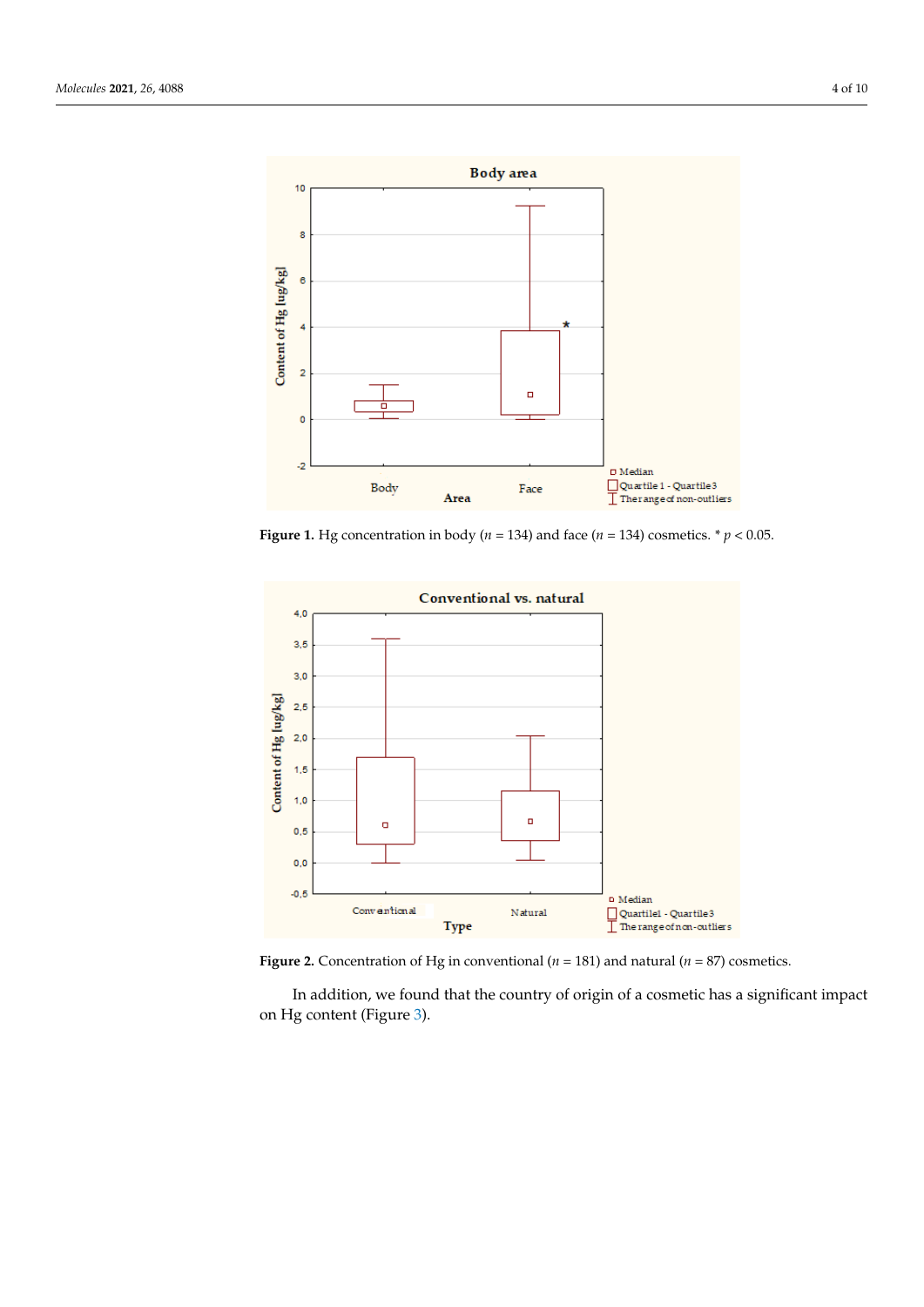<span id="page-4-0"></span>

**Figure 3.** Concentration of Hg depending on the country of origin of the cosmetic (*p* < 0.05). 1: **Figure 3.** Concentration of Hg depending on the country of origin of the cosmetic (*p* < 0.05). 1: France; 2: Germany; 3: Korea; 4: Poland; 5: Russia; 6: UK; 7: USA; 8: Other. France; 2: Germany; 3: Korea; 4: Poland; 5: Russia; 6: UK; 7: USA; 8: Other.

As part of this study, health risk models, including carcinogenic and non-As part of this study, health risk models, including carcinogenic and non-carcinogenic risks, were calculated based on data from the US EPA. The threshold values indicated by this institution w[ere](#page-8-17) referred to [19]. Chronic exposure to Hg was assessed by calculating chronic daily intake (CDI) and hazard quotient (HQ)—indicating a non-carcinogenic carc[ino](#page-9-2)genic risk [32]. risk [32].

It has been calculated that the CDI for body cosmetics is  $8.72 \times 10^{-12}$ , and for face cosmetics:  $9.56 \times 10^{-15}$ . The HQ was:  $6.69 \times 10^{-9}$  and  $7.36 \times 10^{-12}$ , for body and face preparations, respectively. preparations, respectively.

## **3. Discussion 3. Discussion**

There are many sources of Hg exposure. The literature emphasizes various ways human exposure to Hg, e.g., the routes of entry may include the gastrointestinal tract of human exposure to Hg, e.g., the routes of entry may include the gastrointestinal tract (consumption of large amounts of freshwater and marine food and contaminated dietary (consumption of large amounts of freshwater and marine food and contaminated dietary supplements), the respiratory tract (as a result of human industrial activities and natural supplements), the respiratory tract (as a result of human industrial activities and natural processes), but also the skin (e.g., from the use of Hg-contaminated preparations) [2]. processes), but also the skin (e.g., from the use of Hg-contaminated preparations) [\[2\]](#page-8-1). Maximum threshold values written down in various legal instruments are only effective Maximum threshold values written down in various legal instruments are only effective as long as competent authorities control their observation by appropriate surveillance as long as competent authorities control their observation by appropriate surveillance programs and take subsequent action. The rapid alert system RAPEX [20] lists the most programs and take subsequent action. The rapid alert system RAPEX [\[20\]](#page-8-18) lists the most serious violations of provisions in non-food consumer products in the European Union,<br>  $\frac{1}{2}$ among them also many Hg containing personal care products [21]. among them also many Hg containing personal care products [\[21\]](#page-8-19).

Literature reports on the Hg content in cosmetics mainly include studies on the content in content of this toxic element in skin lightening creams. Data published in RAPEX show an alarming<br>Use see tool in skin lightening comparations, incl. 15,500 ms (hs J201,2061 ms (hs J201 ms) Hg content in skin lightening preparations: incl. 15,590 mg/kg [\[20\]](#page-8-18), 8061 mg/kg [\[33\]](#page-9-3) and<br>7502 mg/kg [24]. This indicates the need to assess the surlity of sther assumption of assess  $7502$  mg/kg [\[34\]](#page-9-4). This indicates the need to assess the quality of other cosmetics and assess the cosmetics and assess the safety of their use.

For safety of their tase.<br>Our research found that the Hg content depends on the country of origin of the cos-Our research found that the Hg content depends on the country of origin of the metic. Studies conducted on face creams (*n* = 6), commercially available in Bangladesh [\[35\]](#page-9-5), showed that the highest Hg content was  $481 \pm 9 \mu g/kg$ , which was a value almost 13 times higher than the highest results obtained in our research (in serum,  $37.768 \mu g/kg$ ). Studies times higher than the highest results obtained in our research (in serum, 37.768 µg/kg). on cosmetics from France, Italy, Switzerland, and the USA (*n* = 11) showed the con-tent of Hg below limits of quantification (0.16 ng/g) [\[35\]](#page-9-5). The study by Peregrino et al.  $\frac{1}{2011}$   $\frac{1}{361}$  showed the bighest mean Hg content in skin-lightening creams at the level of (2011) [36] showed the highest mean Hg content in skin-lightening creams at the level of (2011) [\[36\]](#page-9-6) showed the highest mean Hg content in skin-lightening creams at the level of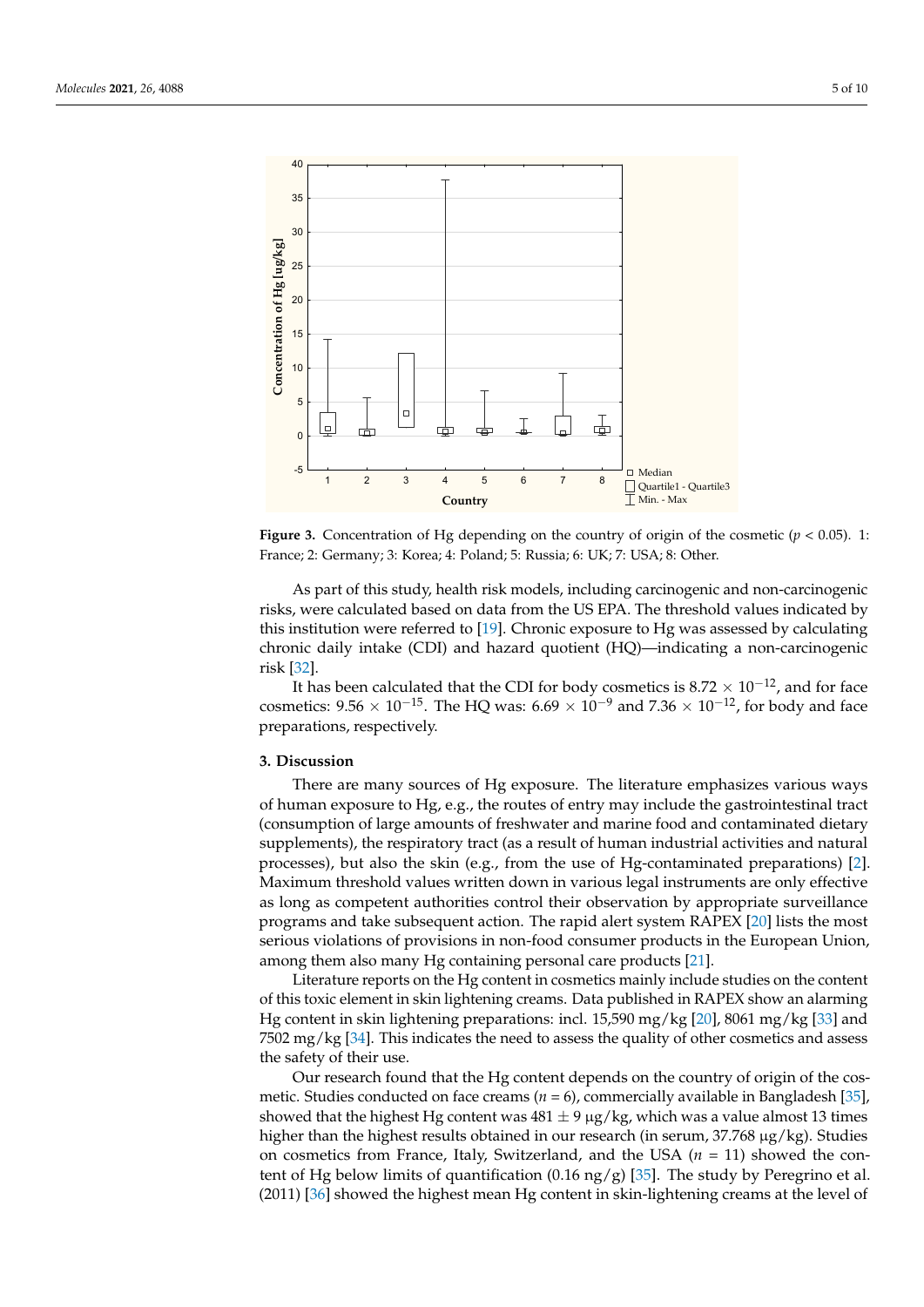$875 \pm 115$  mg/kg. The highest Hg content among skin whiteners cream in Cambodia was 12,590  $\mu$ g/g (country of origin: China) [\[37\]](#page-9-7).

In our study, we examined both conventional and natural cosmetics. In recent years, there has been an intense increase in consumer interest in natural cosmetics. The reason is the willingness to take care of health, belief in good recipes, or care for the environment and sustainable development.

The legislation lacks an unambiguous definition of a natural cosmetic, which is why such preparations should meet the standards set by certification institutions. These institutions, such as NATRUE or COSMOS (Cosmetics Organic and Natural Standard), take into account the following issues: use of appropriate quality raw materials and production methods, minimalistic use of substances, and packaging that can be recycled [\[38\]](#page-9-8).

It should be emphasized that there are no publications comparing the quality of natural and conventional cosmetics, which is why we took up this issue. Interestingly, we showed that although Q3 was higher for conventional cosmetics, the median was higher for natural cosmetics, but this was not statistically significant.

The need to assess the safety of using natural cosmetics is indicated by their prevalence. Kaźmierczak and Wcisło-Dziadecka (2018) [\[39\]](#page-9-9) conducted a questionnaire on women's opinions on the use of cosmetics of natural origin. Women from Poland (*n* = 114), aged 17 to 68, were included in the study. The respondents indicated that they use this type of preparation for face care (96.5%), beautifying (94.8%), body (87.9%), and hair care (83.6%). Only half of the women (49.1%) correctly indicated substances that should not be present in cosmetics labeled as natural. Interestingly, the key advantage of using natural cosmetics was the complete reduction or a reduction in the occurrence of allergic reactions [\[39\]](#page-9-9). However, literature data indicate that many natural products, including fragrances, are allergens [\[40\]](#page-9-10). Our research has shown that all tested preparations, both conventional and natural, meet the requirements for limit values for impurities; the natural preparations were characterized by a similar median Hg content. It should also be emphasized that the face care products were characterized by a significantly higher Hg content, and this type of skin care product is more often chosen by respondents.

The study conducted by Fisher et al. (2017) [\[41\]](#page-9-11) were aimed at assessing the Hg content in plant raw materials, which are used in cosmetology. The following subjects were evaluated: cottonwood (*Solidago virgaurea* L.), horsetail (*Equisetum arvense* L.), nettle (*Urtica dioica* L.), St. John's wort (*Hypericum perforatum* L.), wormwood (*Artemisia absinthium* L.), and yarrow (*Achillea millefolium* L.). The authors showed that this content was in the range of 5–28 µg/kg. These values are similar to those shown in cosmetics.

Contamination with the element usually occurs as a result of improper purification of natural raw materials, which are components of cosmetics, and during the production process of cosmetic products. Despite the observance of the principles of GMP, under which numerous production controls are carried out, as well as campaigns for the safe use of cosmetic products, Hg still appears in even high-quality cosmetics. While a single skin contact with a cosmetic containing Hg compounds is usually not associated with more serious side effects, long-term use of these products may lead to their accumulation, causing various health problems [\[31](#page-9-1)[,35\]](#page-9-5).

The relationship between the presence of Thiomersal and a pseudoallergic skin reaction was investigated by Peng et al. (2019) [\[42\]](#page-9-12). The study showed that MrgprB2/MRGPRX2 had an effect on Thimerosal-induced mast cell degranulation as well as the pseudoallergic response in mice—thus, it may play an important role in contact dermatitis in humans.

It should be emphasized that there is an aggregate exposure to Hg through various other products, not only cosmetic preparations. Other sources of exposure include food, packaging materials, clothing, electronics, etc.

Chronic exposure to Hg resulting from the use of cosmetics was assessed by Alam et al. (2019) [\[32\]](#page-9-2). The above study was carried out on only six creams frequently used by Bangladeshi people. The authors obtained a result of HQ higher than in our publication  $(3.49 \times 10^{-9})$ . The highest value of the HQ, calculated for a single sample, was  $8.67 \times 10^{-7}$ ,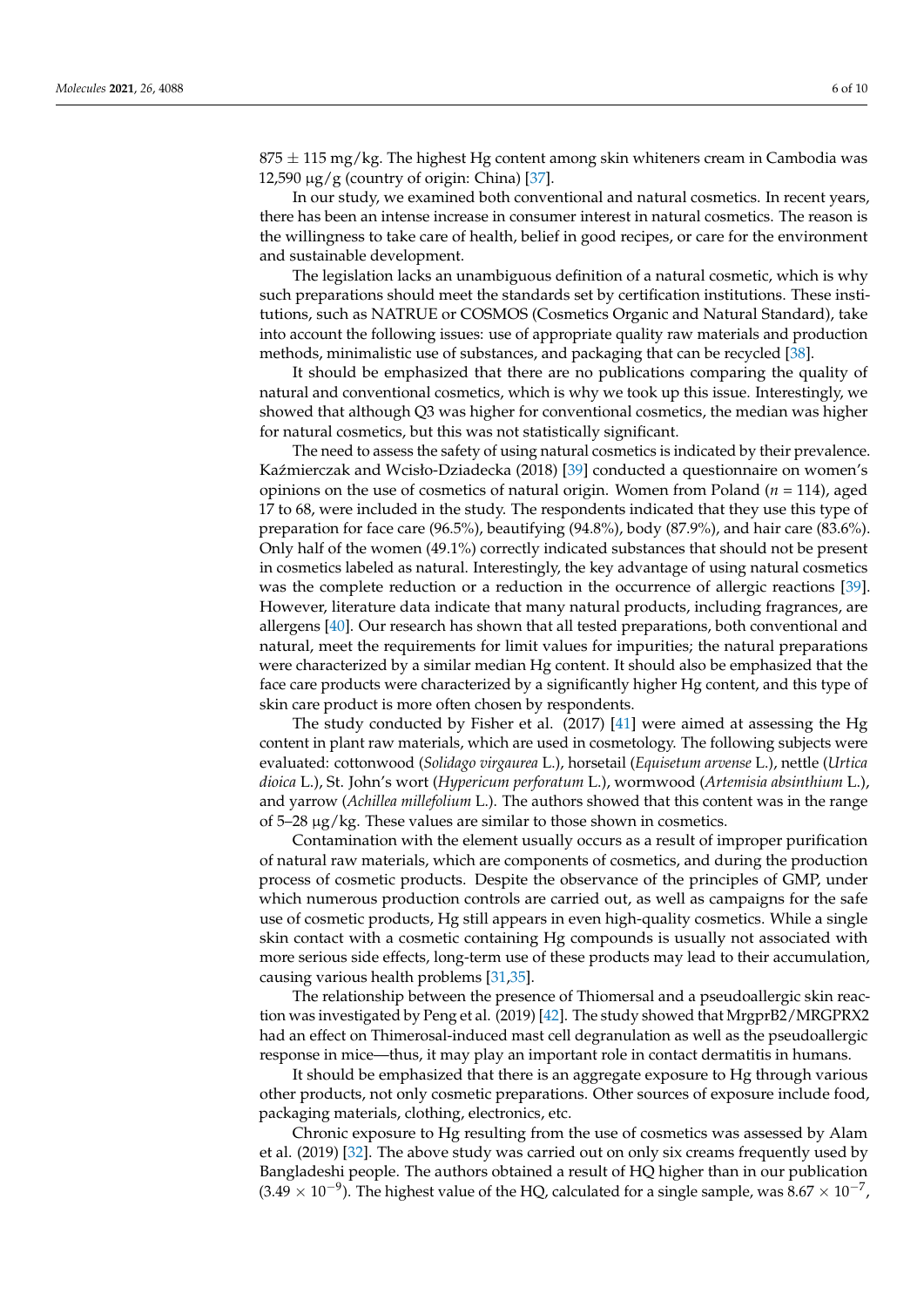which was a value several times higher than that obtained in this study. An HQ value of less than 1 indicates that there is little risk of exposure to Hg, both in the Bangladeshi population and in the Polish population. Some of the cosmetics we tested came from well-known, large cosmetic companies; hence, the estimate concerns a much larger population.

#### **4. Materials and Methods**

#### *4.1. Materials*

The research material consisted of 268 cosmetics, available in stationary and online sales and in pharmacies and cosmetics shops, from Polish and foreign companies. The Hg content of 134 body care preparations and 134 face preparations was assessed.

The products came from different countries: Canada (*n* = 1), China (*n* = 1), Czech Republic (*n* = 2), France (*n* = 47), Germany (*n* = 15), Greece (*n* = 1), Korea (*n* = 3), Norway (*n* = 1), Poland (*n* = 160), Russia (*n* = 5), Spain (*n* = 2), Sweden (*n* = 2), Switzerland (*n* = 1), United Kingdom ( $n = 5$ ), and the USA ( $n = 22$ ).

Among the body preparations the following were tested: body butters ( $n = 16$ ), body lotions (*n* = 34), body milks (*n* = 22), oils (*n* = 25), peels (*n* = 22), and serums (*n* = 15).

Face care products included: creams ( $n = 46$ ), eye creams ( $n = 11$ ), foams ( $n = 4$ ), gels (*n* = 10), hydrolates (*n* = 3), masks (*n* = 17), micellar fluids (*n* = 9), serums (*n* = 16), creams with SPF (*n* = 13), and tonics (*n* = 5).

Among the cosmetics included in the study, 181 were so-called 'conventional' preparations, and 87, 'natural'.

We selected as many types of cosmetics for the study to best assess the risk of exposure to Hg. All samples did not contain Hg components, as declared by the manufacturers.

#### *4.2. Methods*

Hg content in face and body care cosmetics was determined using an atomic absorption spectrometer (AMA 254, Leco, Prague, Czech Republic). With this spectrometer, it was possible to determine the total Hg content in liquid and solid samples, regardless of the form of occurrence. It is based on the amalgamation technique. The analyzer relies on the release of Hg from its organic and inorganic compounds, going into its atomic form. The measurement is performed directly; this method does not require prior mineralization of the sample, which is due to the easy formation of the Hg atomic cloud—the pyrolytic mineralization process takes place inside the apparatus. The measurement of the Hg content consists of three steps as described below [\[43\]](#page-9-13). Each sample was measured in triplicate, and the results are presented as the mean.

The first step involved drying and then burning the sample (weighing  $0.02$  g) in a stream of oxygen (duration: 75 s) [\[43\]](#page-9-13).

The second stage involved passing the released Hg vapors through a catalytic column and then catching them by the amalgamator (150 s) [\[43\]](#page-9-13).

The third step was to release Hg from the amalgamator and measure its content in measuring cuvettes at a wavelength of 254 nm (45 s) [\[43\]](#page-9-13).

In order to determine the Hg concentration in the tested cosmetics, a standard curve was made on the basis of a standard Hg solution for atomic absorption spectrometry at a concentration of  $1 g/L$  (Merck, Darmstadt Germany). The curve has five points from 0 to 100 µg/kg.

A method accuracy check was performed each day before starting the analysis and every 10 samples. The method of adding an internal standard of known concentration was used.

The limit of quantification is 0.003 ng Hg. The relative standard deviation was <1.5%.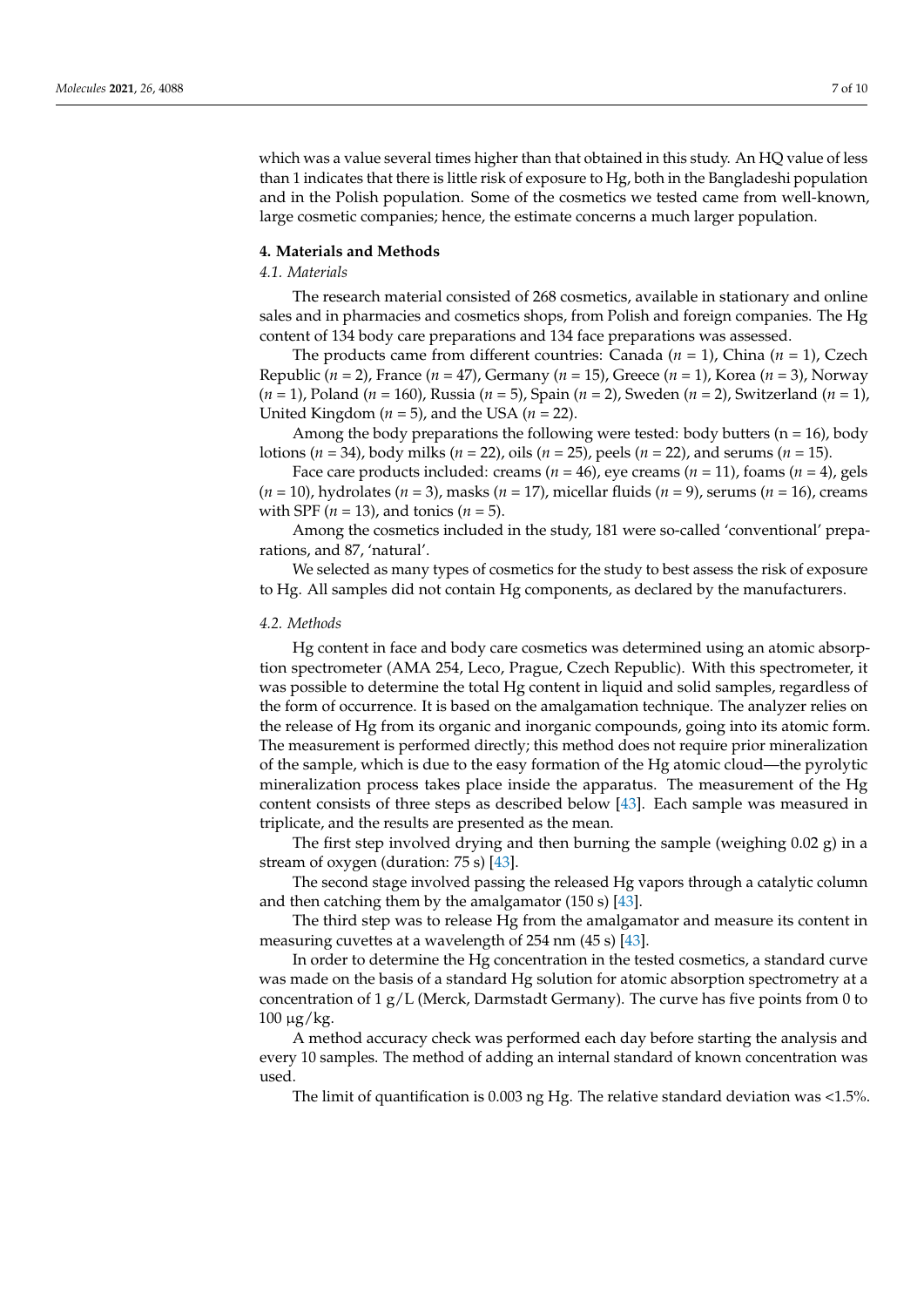#### *4.3. Evaluation of Chronic Exposure to Hg*

The CDIdermal (chronic daily intake dermal) was calculated using the following equation [\[32\]](#page-9-2):

$$
CDIdermal = \frac{CS \times SA \times AF \times ABS \times EF \times ED \times CF}{BW \times AT}
$$

CS: exposure-point concentration (mg/kg) (for body: 0.677, for face: 3.026); SA: exposed skin area (cm<sup>2</sup>) (for body: 30,000 cm<sup>2</sup>, for face: 3600 cm<sup>2</sup>); AF: adherence factor (mg/cm<sup>2</sup>) (0.07); ABS: dermal absorption fraction (no units) (0.001); EF: exposure frequency (days/year) (350); ED: exposure duration (year) (30); CF: units conversion factor (kg/mg)  $(10^{-6})$ ; BW: body weight (kg) (70);

AT: mean time for non-carcinogens (days) (25,550).

The HQ (hazard quotient) was calculated using the following formula [\[30\]](#page-9-0):

$$
HQ = \frac{CDIdermal}{RfDdermal}
$$

Reference dose (RfDermal) for Hg: 0.0013 mg/kg/day [\[30\]](#page-9-0).

#### *4.4. Statistical Analysis*

Statistical analysis was performed using the Statistica 13.3 program (Statsoft, Tibco, Palo-Alto, CA, USA).

The normality of the data distribution was examined by means of the Shapiro–Wilk's test, Kolmogorov–Smirnov test, and Lilliefors test. The Mann–Whitney U-test was used to show the differences in Hg content between the two groups, and the Kruskal–Wallis ANOVA test between several groups. The differences were assumed to be statistically significant at  $p < 0.05$ .

#### **5. Conclusions**

All cosmetic products tested, both conventional and natural, were found to contain Hg above the detection limit. Due to the frequency of application, applying multiple layers, as well as the large body surface area they are applied to, the Hg content of these products should be monitored. Our data lead us to the important final conclusion: on the one hand, it is believed that values below the acceptable standards mean that cosmetics are safe. On the other hand, Hg is a toxic element, so exposure to even a small amount is a hazard to human health. There is no theoretically safe level for this highly toxic element—any concentration above zero is unsafe.

**Author Contributions:** Conceptualization, A.P.-J., R.M.-Z., and K.S.; Data curation, A.P.-J.; Formal ˙ analysis, A.P.-J., S.K.N., R.M.-Z., and K.S.; Funding acquisition, K.S.; Investigation, A.P., A.P.-J., and A.G.; Methodology, A.P.-J., S.K.N., R.M.-Z., and K.S.; Project administration, A.P.-J., R.M.-Z., and K.S.; Resources, A.P.-J., S.K.N., R.M.-Ż., and K.S.; Software, A.P., A.P.-J., and A.G.; Supervision, K.S.; Validation, A.P.-J.; Writing—original draft, A.P. and A.P.-J.; Writing—review and editing, S.K.N., R.M.- $\ddot{Z}$ ., and K.S. All authors have read and agreed to the published version of the manuscript.

**Funding:** This research received no external funding.

**Institutional Review Board Statement:** Not applicable.

**Informed Consent Statement:** Not applicable.

**Data Availability Statement:** Detailed data is available from the authors.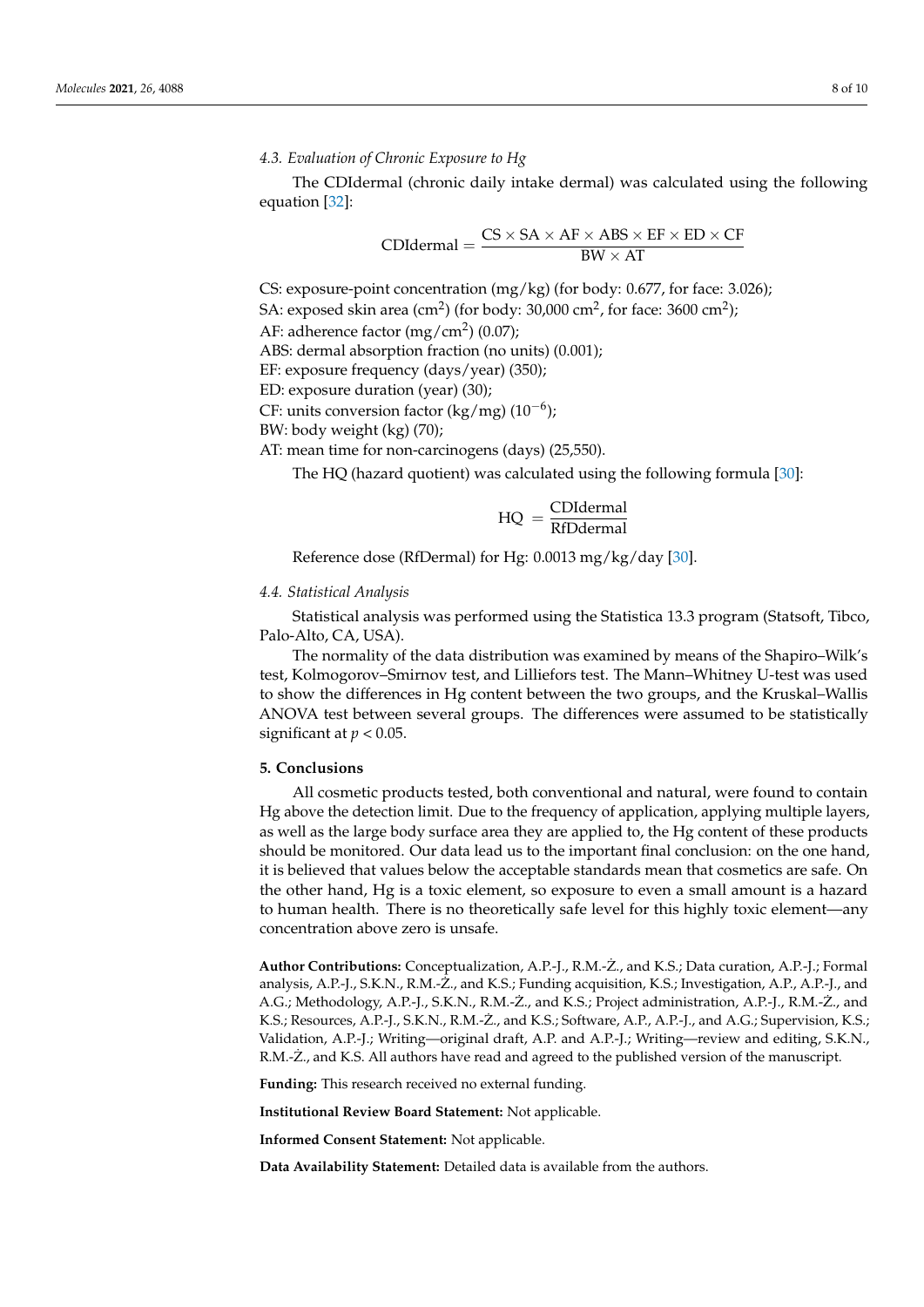**Conflicts of Interest:** The authors declare no conflict of interest. The funders had no role in the design of the study; in the collection, analyses, or interpretation of data; in the writing of the manuscript, or in the decision to publish the results.

**Sample Availability:** Not applicable.

#### **References**

- <span id="page-8-0"></span>1. Clarkson, T.W.; Magos, L. The Toxicology of Mercury and Its Chemical Compounds. *Crit. Rev. Toxicol.* **2006**, *36*, 609–662. [\[CrossRef\]](http://doi.org/10.1080/10408440600845619)
- <span id="page-8-1"></span>2. Se ´nczuk, W. *Toksykologia Współczesna*; PZWL: Warsaw, Poland, 2020; pp. 427–435. (In Polish)
- <span id="page-8-2"></span>3. Bernhoft, R.A. Mercury Toxicity and Treatment: A Review of the Literature. *J. Environ. Public Health* **2011**, *2012*, 1–10. [\[CrossRef\]](http://doi.org/10.1155/2012/460508)
- <span id="page-8-3"></span>4. Pacyna, E.G.; Pacyna, J.M.; Fudała, J.; Strzelecka-Jastrząb, E.; Hlawiczka, S.; Panasiuk, D.; Nitter, S.; Pregger, T.; Pfeiffer, H.; Friedrich, R. Current and future emissions of selected heavy metals to the atmosphere from anthropogenic sources in Europe. *Atmos. Environ.* **2007**, *41*, 8557–8566. [\[CrossRef\]](http://doi.org/10.1016/j.atmosenv.2007.07.040)
- <span id="page-8-4"></span>5. Beckers, F.; Rinklebe, J. Cycling of mercury in the environment: Sources, fate, and human health implications: A review. *Crit. Rev. Environ. Sci. Technol.* **2017**, *47*, 693–794. [\[CrossRef\]](http://doi.org/10.1080/10643389.2017.1326277)
- <span id="page-8-5"></span>6. Matsuyama, A.; Liya, Q.; Yasutake, A.; Yamaguchi, M.; Aramaki, R.; Xiaojie, L.; Pin, J.; Li, L.; Mei, L.; Yumin, A.; et al. Distribution of Methylmercury in an Area Polluted by Mercury Containing Wastewater from an Organic Chemical Factory in China. *Bull. Environ. Contam. Toxicol.* **2004**, *73*, 846–852. [\[CrossRef\]](http://doi.org/10.1007/s00128-004-0504-z) [\[PubMed\]](http://www.ncbi.nlm.nih.gov/pubmed/15669728)
- <span id="page-8-6"></span>7. Boszke, L.; Kowalski, A.; Astel, A.; Barański, A.; Gworek, B.; Siepak, J. Mercury mobility and bioavailability in soil from contaminated area. *Environ. Earth Sci.* **2007**, *55*, 1075–1087. [\[CrossRef\]](http://doi.org/10.1007/s00254-007-1056-4)
- <span id="page-8-7"></span>8. Li, W.; Wang, W.-X. In vivo oral bioavailability of fish mercury and comparison with in vitro bioaccessibility. *Sci. Total. Environ.* **2019**, *683*, 648–658. [\[CrossRef\]](http://doi.org/10.1016/j.scitotenv.2019.05.290) [\[PubMed\]](http://www.ncbi.nlm.nih.gov/pubmed/31150885)
- <span id="page-8-8"></span>9. Homme, K.G.; Kern, J.K.; Haley, B.E.; Geier, D.A.; King, P.G.; Sykes, L.K.; Geier, M.R. New science challenges old notion that mercury dental amalgam is safe. *BioMetals* **2014**, *27*, 19–24. [\[CrossRef\]](http://doi.org/10.1007/s10534-013-9700-9)
- <span id="page-8-9"></span>10. Borowska, S.; Brzóska, M.M. Metals in cosmetics: Implications for human health. *J. Appl. Toxicol.* **2015**, *35*, 551–572. [\[CrossRef\]](http://doi.org/10.1002/jat.3129) [\[PubMed\]](http://www.ncbi.nlm.nih.gov/pubmed/25809475)
- <span id="page-8-10"></span>11. Regulation (EC) No 1223/2009 of the European Parliament and of the Council of 30 November 2009 on Cosmetic Products. Available online: <https://www.legislation.gov.uk/eur/2009/1223/contents> (accessed on 1 May 2021).
- 12. Bocca, B.; Pino, A.; Alimonti, A.; Forte, G. Toxic metals contained in cosmetics: A status report. *Regul. Toxicol. Pharmacol.* **2014**, *68*, 447–467. [\[CrossRef\]](http://doi.org/10.1016/j.yrtph.2014.02.003)
- <span id="page-8-11"></span>13. Copan, L.; Fowles, J.; Barreau, T.; McGee, N. Mercury Toxicity and Contamination of Households from the Use of Skin Creams Adulterated with Mercurous Chloride (Calomel). *Int. J. Environ. Res. Public Health* **2015**, *12*, 10943–10954. [\[CrossRef\]](http://doi.org/10.3390/ijerph120910943) [\[PubMed\]](http://www.ncbi.nlm.nih.gov/pubmed/26364641)
- <span id="page-8-12"></span>14. FDA's Testing of Cosmetics for Arsenic, Cadmium, Chromium, Cobalt, Lead, Mercury, and Nickel Content. Available online: [https://www.fda.gov/cosmetics/potential-contaminants-cosmetics/fdas-testing-cosmetics-arsenic-cadmium-chromium](https://www.fda.gov/cosmetics/potential-contaminants-cosmetics/fdas-testing-cosmetics-arsenic-cadmium-chromium-cobalt-lead-mercury-and-nickel-content)[cobalt-lead-mercury-and-nickel-content](https://www.fda.gov/cosmetics/potential-contaminants-cosmetics/fdas-testing-cosmetics-arsenic-cadmium-chromium-cobalt-lead-mercury-and-nickel-content) (accessed on 1 May 2021).
- <span id="page-8-13"></span>15. Ricketts, P.; Knight, C.; Gordon, A.; Boischio, A.; Voutchkov, M. Mercury Exposure Associated with Use of Skin Lightening Products in Jamaica. *J. Health Pollut.* **2020**, *10*, 200601. [\[CrossRef\]](http://doi.org/10.5696/2156-9614-10.26.200601) [\[PubMed\]](http://www.ncbi.nlm.nih.gov/pubmed/32509402)
- <span id="page-8-14"></span>16. Hamann, C.; Boonchai, W.; Wen, L.; Sakanashi, E.N.; Chu, C.-Y.; Hamann, K.; Hamann, C.P.; Sinniah, K.; Hamann, D. Spectrometric analysis of mercury content in 549 skin-lightening products: Is mercury toxicity a hidden global health hazard? *J. Am. Acad. Dermatol.* **2014**, *70*, 281–287.e3. [\[CrossRef\]](http://doi.org/10.1016/j.jaad.2013.09.050) [\[PubMed\]](http://www.ncbi.nlm.nih.gov/pubmed/24321702)
- <span id="page-8-15"></span>17. Naser, J.; Kirm, I. Mercury content in low cost skin lightening cream products. *J. Environ. Sci. Eng.* **2012**, *54*, 245–248. [\[PubMed\]](http://www.ncbi.nlm.nih.gov/pubmed/24749377)
- <span id="page-8-16"></span>18. Chen, J.; Ye, Y.; Ran, M.; Li, Q.; Ruan, Z.; Jin, N. Inhibition of Tyrosinase by Mercury Chloride: Spectroscopic and Docking Studies. *Front. Pharmacol.* **2020**, *11*, 81. [\[CrossRef\]](http://doi.org/10.3389/fphar.2020.00081) [\[PubMed\]](http://www.ncbi.nlm.nih.gov/pubmed/32210794)
- <span id="page-8-17"></span>19. United States Environmental Protection Agency. Available online: <https://www.epa.gov/mercury> (accessed on 20 June 2021).
- <span id="page-8-18"></span>20. European Commission, Safety Gate: The EU Rapid Alert System for Dangerous Non-Products. Available online: [https://ec.](https://ec.europa.eu/safety-gate-alerts/screen/webReport/alertDetail/10003132) [europa.eu/safety-gate-alerts/screen/webReport/alertDetail/10003132](https://ec.europa.eu/safety-gate-alerts/screen/webReport/alertDetail/10003132) (accessed on 20 June 2021).
- <span id="page-8-19"></span>21. Klaschka, U. Trust, but verify! Personal care products in the rapid alert system database RAPEX. *Sustain. Chem. Pharm.* **2017**, *5*, 30–41. [\[CrossRef\]](http://doi.org/10.1016/j.scp.2017.01.002)
- <span id="page-8-20"></span>22. Żukiewicz-Sobczak, W.A.; Adamczuk, P.; Wróblewska, P.; Zwoliński, J.; Chmielewska-Badora, J.; Krasowska, E.; Galińska, E.M.; Cholewa, G.; Piatek, J.; Koźlik, J. Allergy to selected cosmetic ingredients. Adv. Dermatol. Allergol. 2013, 30, 307-310. [\[CrossRef\]](http://doi.org/10.5114/pdia.2013.38360)
- <span id="page-8-21"></span>23. Cutler, A. *Amalgam Illness: Diagnosis and Treatment*; Andrew Hall Culter: Sammamish, WA, USA, 1999; pp. 25–39.
- <span id="page-8-22"></span>24. Minister Środowiska [The Minister of Environment]. Rozporządzenie Ministra Środowiska z dnia 21 stycznia 2015 r. w sprawie opakowań, do których nie stosuje się wymagań dotyczących zawartości ołowiu, kadmu, rtęci i chromu sześciowartościowego w opakowaniach, Dz.U. 2015 poz. 137; Dziennik Ustaw Rzeczypospolitej Polskiej: Warsaw, Poland, 2015 [in Polish, Regulation of the Minister of the Environment of 21 January 2015 on packaging to which the requirements regarding the content 467 of lead, cadmium, mercury and hexavalent chromium in packaging do not apply].
- <span id="page-8-23"></span>25. Urba, A.; Kvietkus, K.; Sakalys, J.; Xiao, Z.; Lindqvist, O. A new sensitive and portable mercury vapor analyzer Gardis-1A. *Water Air Soil Pollut.* **1995**, *80*, 1305–1309. [\[CrossRef\]](http://doi.org/10.1007/BF01189794)